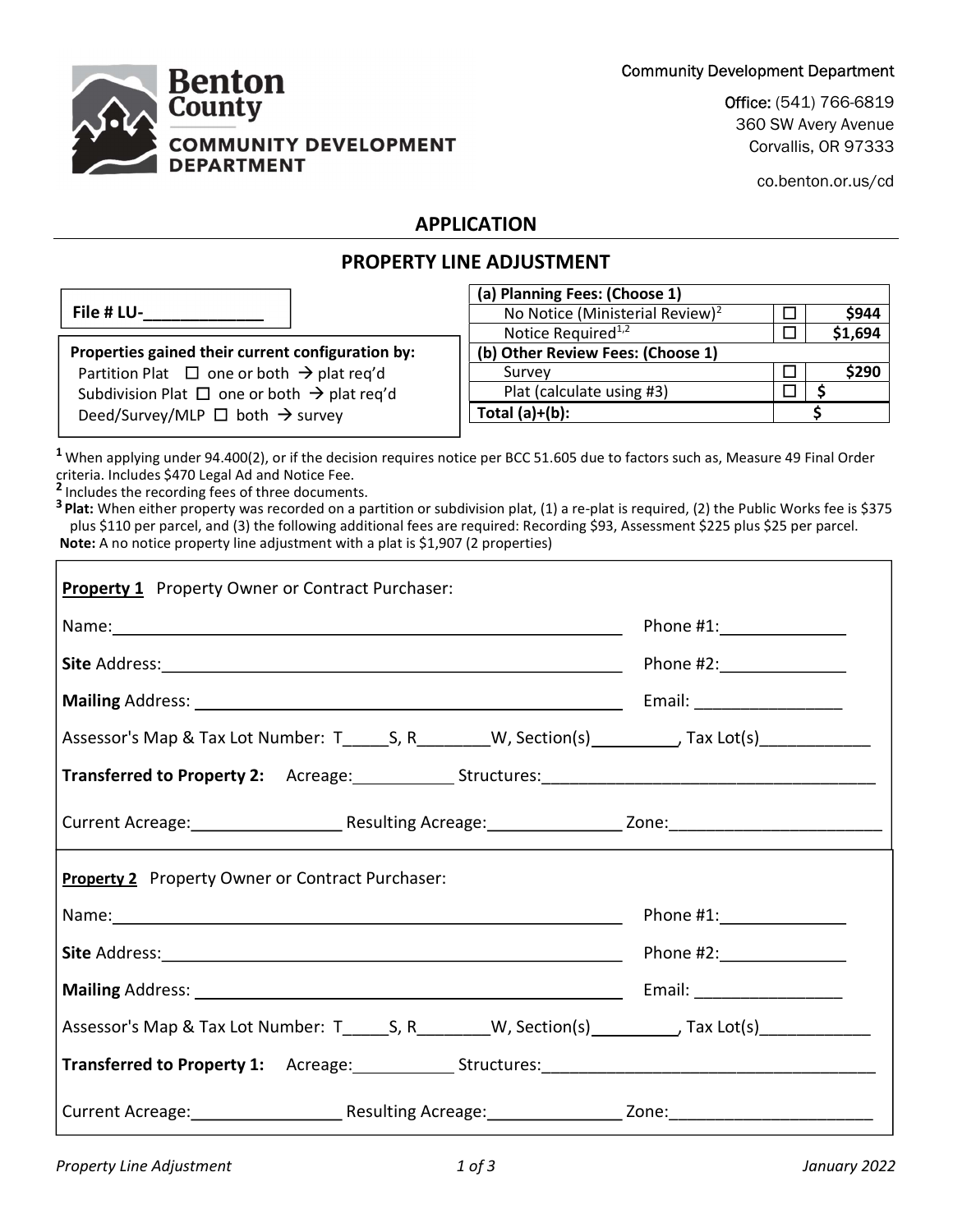#### Others to notify (e.g., Land Surveyor, etc.)

Name Mailing Address (or E-mail Address)

Is the property line adjustment to correct the **encroachment of a structure** over a property line?  $\Box$  Yes  $\Box$  No

Is or will the only access to either property be by means of a railroad crossing?  $\Box$  Yes  $\Box$  No

#### Standards:

 $\ddot{\phantom{a}}$ 

See Chapter 94 of the Benton County Code (BCC) for property line adjustment standards and procedures. (Available at the Community Development Dept. and

https://www.co.benton.or.us/planning/page/development-code)

Minimum frontage on an improved public road for each property is 25 feet per BCC 99.405.

Depth-to-width ratio is a maximum of 2.5 to 1 per BCC 99.305.

Maximum length of access strip for flag lot per 99.310: Inside UGB: 300 feet Outside UGB: 750 feet

#### Attachments

- 1. A copy of the most recent deed(s) covering the subject properties showing current ownership of both properties.
- 2. A copy of the easement granting access to any proposed property that does not have frontage on a public road.
- 3. The Environmental Health Department (541-766-6841) must certify that any existing or future on-site sewage disposal system is protected pursuant to State law. The location of any existing systems must be accurately identified on the map submitted with this application. If you have a copy of a septic site evaluation, septic permit, or "Certificate of Satisfactory Completion", please attach it to this application. If the location of a septic system is unknown and could be in close proximity to the proposed adjusted property line, an application and fee for evaluation of the existing septic system may be required to locate the system and a replacement area.
- 4. An accurate, scaled map showing both properties, the proposed adjustment to the property line, the area in each property and the area proposed to be transferred, all existing structures, driveways/roads, easements, septic systems, wells, or other improvements, and the distances of these features from existing and proposed property lines. Label all structures. Identify which direction is north. Label the proposed properties as Property 1 and Property 2 as described in this application.
- 5. If the property line adjustment will result in a parcel in the Exclusive Farm Use, Forest Conservation, or Multi-Purpose Agriculture zones that is both smaller than the minimum parcel size allowed in that zone and smaller than the smallest of the existing parcels prior to the property line adjustment, then you must demonstrate that the proposal meets the criteria in BCC 94.400(3).